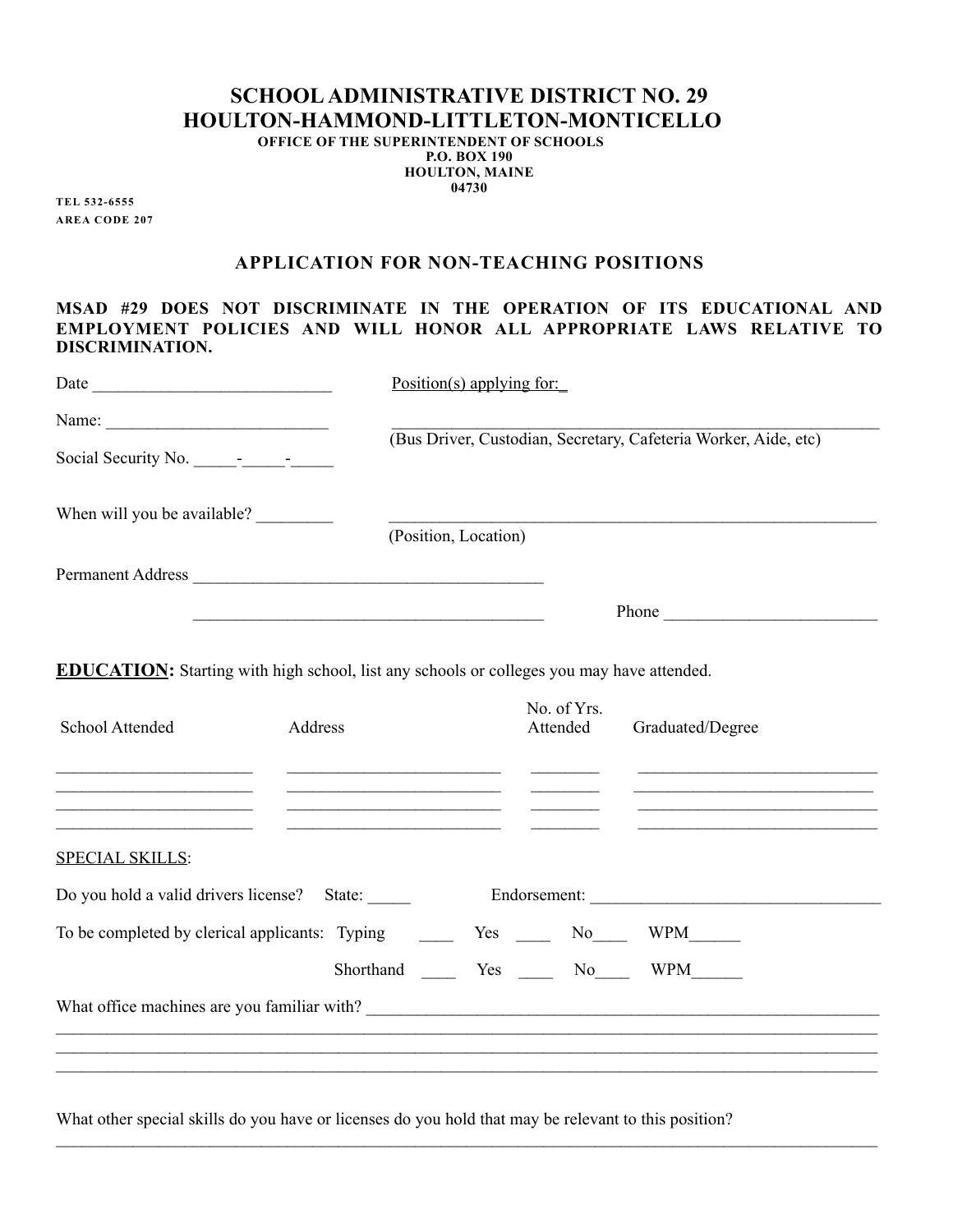EXPERIENCE: Please list all previous employment starting with the most recent job held. Use the back of the page if necessary. Please account for any gaps in employment during the past ten years on the back of page.

 $\mathcal{L}_\mathcal{L} = \mathcal{L}_\mathcal{L} = \mathcal{L}_\mathcal{L} = \mathcal{L}_\mathcal{L} = \mathcal{L}_\mathcal{L} = \mathcal{L}_\mathcal{L} = \mathcal{L}_\mathcal{L} = \mathcal{L}_\mathcal{L} = \mathcal{L}_\mathcal{L} = \mathcal{L}_\mathcal{L} = \mathcal{L}_\mathcal{L} = \mathcal{L}_\mathcal{L} = \mathcal{L}_\mathcal{L} = \mathcal{L}_\mathcal{L} = \mathcal{L}_\mathcal{L} = \mathcal{L}_\mathcal{L} = \mathcal{L}_\mathcal{L}$  $\mathcal{L}_\mathcal{L} = \mathcal{L}_\mathcal{L} = \mathcal{L}_\mathcal{L} = \mathcal{L}_\mathcal{L} = \mathcal{L}_\mathcal{L} = \mathcal{L}_\mathcal{L} = \mathcal{L}_\mathcal{L} = \mathcal{L}_\mathcal{L} = \mathcal{L}_\mathcal{L} = \mathcal{L}_\mathcal{L} = \mathcal{L}_\mathcal{L} = \mathcal{L}_\mathcal{L} = \mathcal{L}_\mathcal{L} = \mathcal{L}_\mathcal{L} = \mathcal{L}_\mathcal{L} = \mathcal{L}_\mathcal{L} = \mathcal{L}_\mathcal{L}$ 

| From<br>To<br>(Month/year)                                                                                                                                  | Position                                                                                                                                                                                                                                                                                                                                                                | Duties                                                                                                                                                             | Employer                                                                                                                  |     |                       |
|-------------------------------------------------------------------------------------------------------------------------------------------------------------|-------------------------------------------------------------------------------------------------------------------------------------------------------------------------------------------------------------------------------------------------------------------------------------------------------------------------------------------------------------------------|--------------------------------------------------------------------------------------------------------------------------------------------------------------------|---------------------------------------------------------------------------------------------------------------------------|-----|-----------------------|
| $\frac{1}{\sqrt{1-\frac{1}{2}}}$<br>$\frac{10}{\sqrt{10}}$<br>$\frac{10}{2}$<br>$\frac{1}{10}$<br>$\frac{\frac{1}{10}}{\frac{1}{10}}\frac{1}{\frac{1}{10}}$ | <u> 1989 - Jan James James Barnett, amerikan bahasa (j. 1989)</u><br><u> 1989 - Johann John Stein, markin fan it fjort fan it fjort fan it fjort fan it fjort fan it fjort fan it fjort </u><br><u> 1989 - Johann Barnett, fransk politik (</u><br><u> Alexandria de la contrada de la contrada de la contrada de la contrada de la contrada de la contrada de la c</u> | <u> 1989 - Johann John Stein, markin f</u><br><u> 1990 - Jan James James James James James James James James James James James James James James James James J</u> | <u> 2000 - Jan James James Jan James James James James James James James James James James James James James James Ja</u> |     |                       |
| <b>BACKGROUND:</b>                                                                                                                                          |                                                                                                                                                                                                                                                                                                                                                                         |                                                                                                                                                                    |                                                                                                                           |     |                       |
|                                                                                                                                                             | Have you ever been disciplined, discharged, or asked to resign from a prior position?                                                                                                                                                                                                                                                                                   |                                                                                                                                                                    |                                                                                                                           | Yes | No                    |
|                                                                                                                                                             | Have you ever resigned from a prior position?                                                                                                                                                                                                                                                                                                                           |                                                                                                                                                                    |                                                                                                                           | Yes | No No                 |
| Has your contract in a prior position ever been non-renewed?                                                                                                |                                                                                                                                                                                                                                                                                                                                                                         |                                                                                                                                                                    |                                                                                                                           |     | N <sub>0</sub><br>Yes |
|                                                                                                                                                             | Have you ever been charged with or investigated for sexual abuse or harassment of another person? Yes                                                                                                                                                                                                                                                                   |                                                                                                                                                                    |                                                                                                                           |     |                       |
| N <sub>0</sub><br>Have you ever been convicted of a crime (other than a minor Traffic offense)?                                                             |                                                                                                                                                                                                                                                                                                                                                                         |                                                                                                                                                                    |                                                                                                                           |     | No<br>Yes             |
| Have you ever entered a plea of guilty or "no contest" (nolo Contendere) to any crime<br>(other than a minor traffic offense)?                              |                                                                                                                                                                                                                                                                                                                                                                         |                                                                                                                                                                    |                                                                                                                           |     | Yes<br>No             |
| N <sub>0</sub>                                                                                                                                              | Has any court ever deferred, filed or dismissed proceedings without a finding of guilty and required<br>That you pay a fine, penalty or court costs and/or imposed a requirement as to your behavior or<br>conduct for a period of time in connection with any crime (other than a minor traffic offense)?                                                              |                                                                                                                                                                    |                                                                                                                           | Yes |                       |
|                                                                                                                                                             | For BUS DRIVER applicants only: Have you ever been charged with a traffic offense or pleaded<br>guilty or "no contest" (nolo contendere) to a traffic offense?                                                                                                                                                                                                          |                                                                                                                                                                    |                                                                                                                           | Yes | N <sub>0</sub>        |
|                                                                                                                                                             | If you have answered YES to any of the previous questions, provide full details below, including, with respect to court<br>actions, the date, offense in question, and the address of the court involved. Use additional sheets if necessary.                                                                                                                           |                                                                                                                                                                    |                                                                                                                           |     |                       |

Conviction or other disposition of a crime is not necessarily an automatic bar to employment.

**REFERENCES:** List three, two of whom are most recent supervisors, who can comment on your ability and whom we may contact.

 $\mathcal{L}_\mathcal{L} = \{ \mathcal{L}_\mathcal{L} = \{ \mathcal{L}_\mathcal{L} = \{ \mathcal{L}_\mathcal{L} = \{ \mathcal{L}_\mathcal{L} = \{ \mathcal{L}_\mathcal{L} = \{ \mathcal{L}_\mathcal{L} = \{ \mathcal{L}_\mathcal{L} = \{ \mathcal{L}_\mathcal{L} = \{ \mathcal{L}_\mathcal{L} = \{ \mathcal{L}_\mathcal{L} = \{ \mathcal{L}_\mathcal{L} = \{ \mathcal{L}_\mathcal{L} = \{ \mathcal{L}_\mathcal{L} = \{ \mathcal{L}_\mathcal{$ 

 $\mathcal{L}_\text{max} = \frac{1}{2} \sum_{i=1}^n \mathcal{L}_\text{max} = \frac{1}{2} \sum_{i=1}^n \mathcal{L}_\text{max} = \frac{1}{2} \sum_{i=1}^n \mathcal{L}_\text{max} = \frac{1}{2} \sum_{i=1}^n \mathcal{L}_\text{max} = \frac{1}{2} \sum_{i=1}^n \mathcal{L}_\text{max} = \frac{1}{2} \sum_{i=1}^n \mathcal{L}_\text{max} = \frac{1}{2} \sum_{i=1}^n \mathcal{L}_\text{max} = \frac{1}{2} \sum_{i=$ 

| . T<br>٦m٠ |  |  |
|------------|--|--|
|            |  |  |